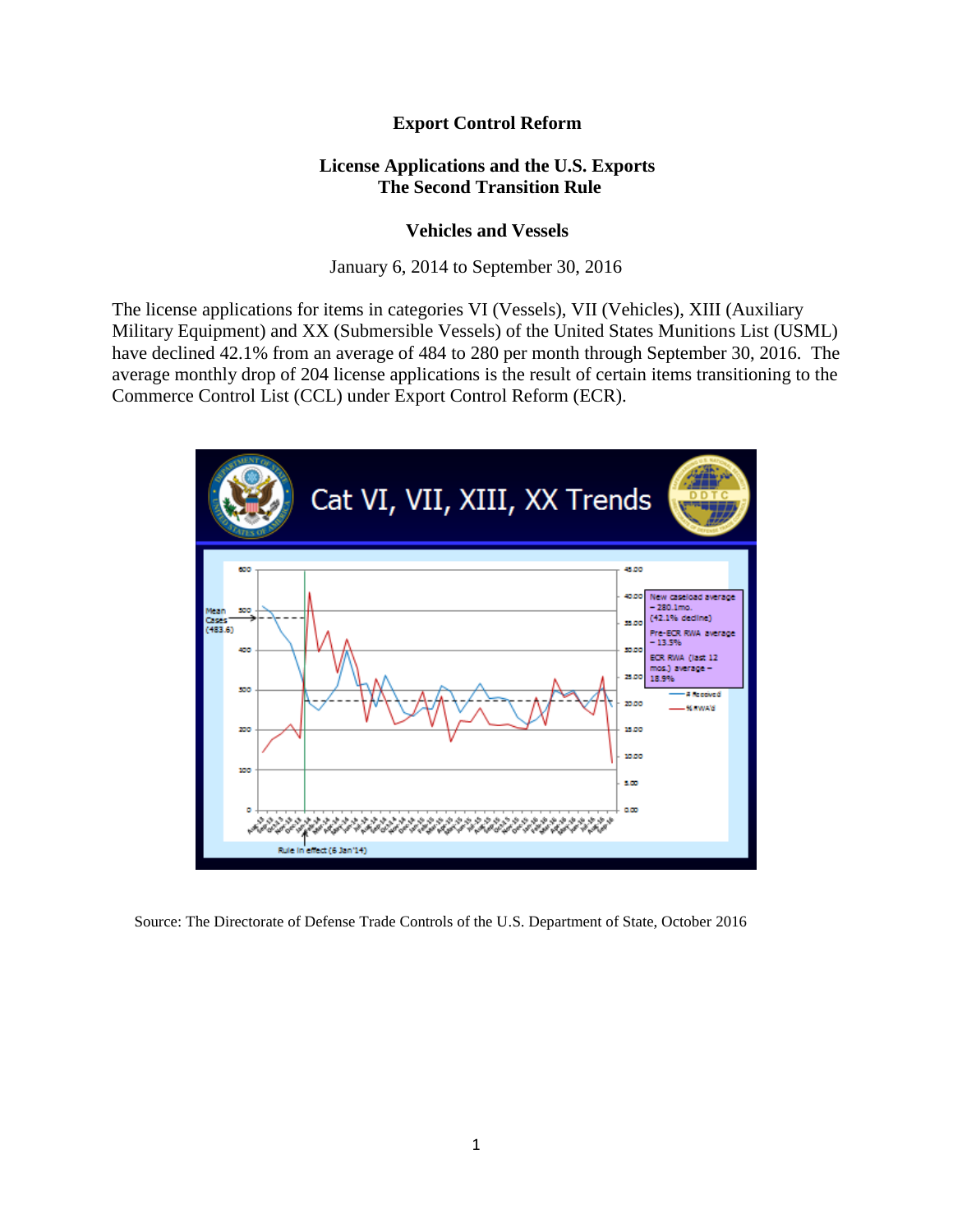Since the Second ECR Transition Rule became effective on January 6, 2014, the average number of BIS license applications for the nineteen 600-Series items created by this rule is 114 per month through September 30, 2016. The approval rate is 83.6%.



BIS License Processing for the Second ECR Transition Rule **January 6, 2014 to September 30, 2016** 

Source: Commerce U.S. Exports Exporter Support System, October 2016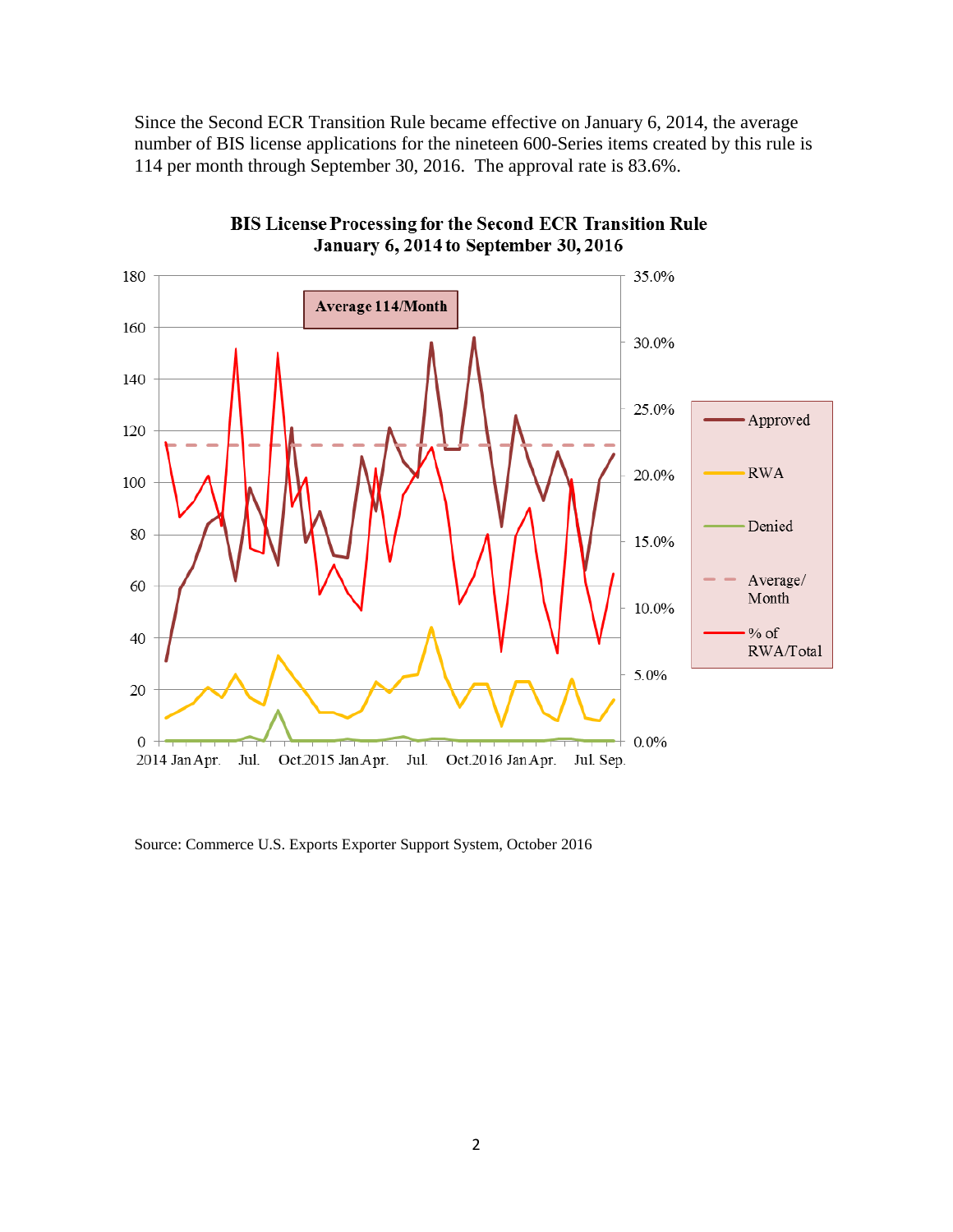From January 6, 2014 to the third quarter of 2016, the U.S. exports of items under the Second ECR transition Rule – Vehicles and Vessels items (0y606, 8y609, 8y620 and 0y617) under BIS jurisdiction totaled 22,142 shipments for \$808.8 million.



The U.S. Cumulative Exports of the Second ECR Transition **Rule Items under BIS Jurisdiction** 

Source: Automated Export System (AES), October 2016



Source: Automated Export System (AES), October 2016